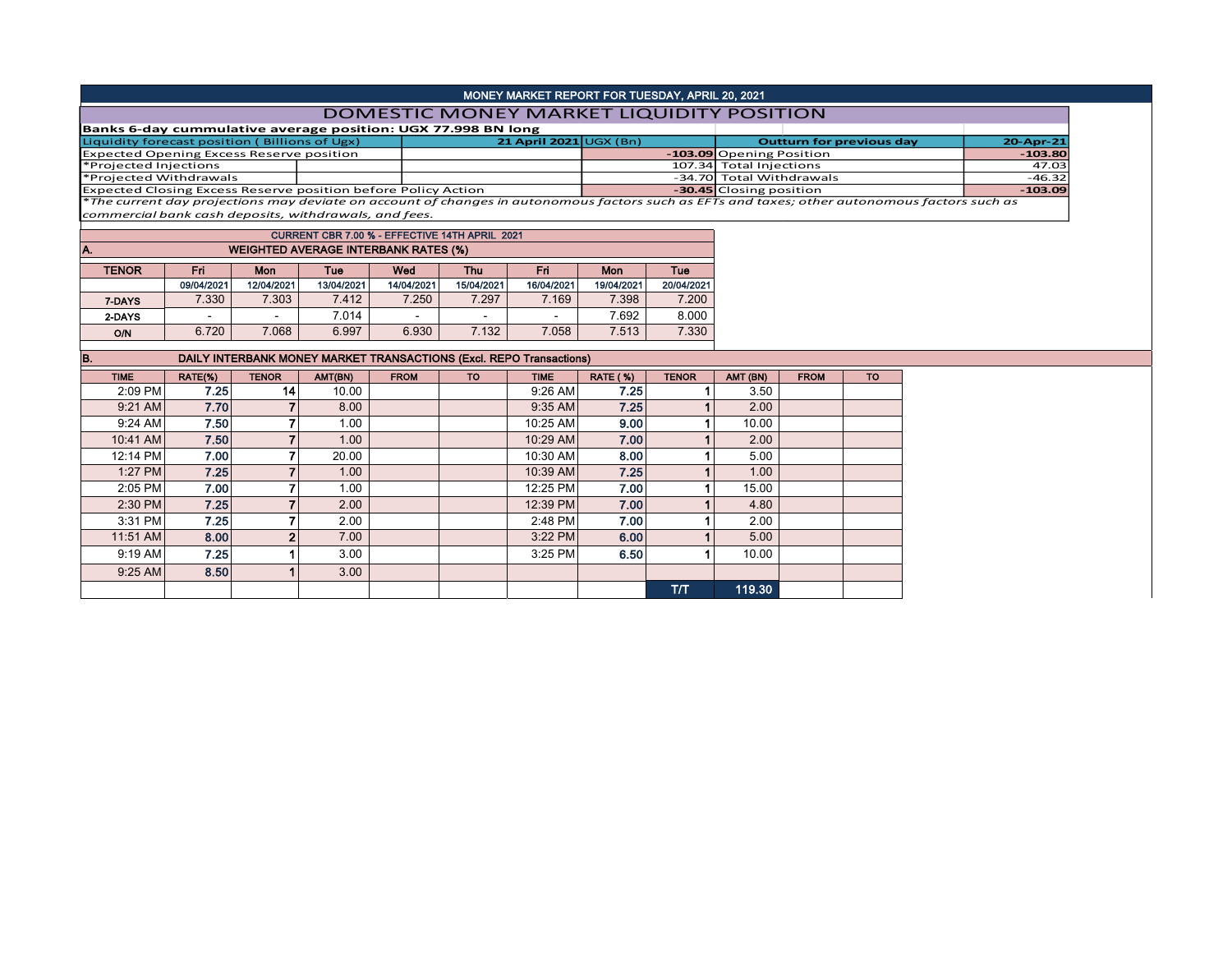| C.               |                                        |                      |                                    |                                                                                       |                 |                            | <b>CBR AND THE 7- DAY WAR INTERBANK RATES</b>                              |                                                |                |                       |                       |
|------------------|----------------------------------------|----------------------|------------------------------------|---------------------------------------------------------------------------------------|-----------------|----------------------------|----------------------------------------------------------------------------|------------------------------------------------|----------------|-----------------------|-----------------------|
|                  |                                        |                      |                                    |                                                                                       |                 |                            |                                                                            |                                                |                |                       |                       |
| 9.000            |                                        |                      |                                    |                                                                                       |                 |                            |                                                                            |                                                |                |                       |                       |
| 8.000            |                                        |                      |                                    |                                                                                       |                 |                            |                                                                            |                                                |                |                       |                       |
| 7.000            |                                        |                      |                                    |                                                                                       |                 |                            |                                                                            |                                                |                |                       |                       |
|                  |                                        |                      |                                    |                                                                                       |                 |                            |                                                                            |                                                |                |                       |                       |
| 6.000            |                                        |                      |                                    |                                                                                       |                 |                            |                                                                            |                                                |                |                       |                       |
| 5.000            |                                        |                      |                                    |                                                                                       |                 |                            |                                                                            |                                                |                |                       |                       |
|                  |                                        |                      |                                    |                                                                                       |                 |                            |                                                                            |                                                |                |                       |                       |
| 4.000            | 01/04/2021 06/04/2021                  |                      |                                    | 07/04/2021 08/04/2021                                                                 |                 |                            |                                                                            | 09/04/2021 12/04/2021 13/04/2022 14/04/2022    |                | 15/04/2022 16/04/2022 | 19/04/2022 20/04/2022 |
|                  |                                        |                      |                                    | -7-day WAR                                                                            | -CBR rate       | -Upper bound               |                                                                            | -Lower bound                                   |                | • Overnight WAR       |                       |
| D.               |                                        |                      |                                    |                                                                                       |                 |                            | MONETARY POLICY OPERATIONS MATURITIES PROFILE: (22 APR 2021 - 20 MAY 2021) |                                                |                |                       |                       |
| <b>DATE</b>      |                                        | <b>THUR</b>          | <b>THUR</b>                        | <b>THUR</b>                                                                           | <b>THUR</b>     | <b>THUR</b>                | <b>TOTAL</b>                                                               |                                                |                |                       |                       |
|                  |                                        | 22-Apr-21            | 29-Apr-21                          | 06-May-21                                                                             | 13-May-21       | 20-May-21                  |                                                                            |                                                |                |                       |                       |
| <b>REPO</b>      |                                        | 842.13               |                                    | $\overline{\phantom{a}}$                                                              |                 |                            | 842.13                                                                     |                                                |                |                       |                       |
| <b>REV REPO</b>  |                                        |                      | $\overline{\phantom{a}}$           | $\sim$                                                                                | $\sim$          | ÷                          |                                                                            |                                                |                |                       |                       |
| <b>DEPO AUCT</b> |                                        | 154.90               | 76.10                              | 20.00                                                                                 | 25.10           | 14.60                      | 290.70                                                                     |                                                |                |                       |                       |
| <b>TOTALS</b>    |                                        | 997.03               | 76.10                              | 20.00                                                                                 | 25.10           | 14.60                      | 1,132.83                                                                   |                                                |                |                       |                       |
|                  |                                        |                      |                                    | Total O/S Deposit Auction balances held by BOU up to 10 JUNE 2021: UGX 525 BN         |                 |                            |                                                                            |                                                |                |                       |                       |
|                  | (Ei) STOCK OF TREASURY SECURITIES      |                      |                                    | Total O/S Repo, Reverse Repo & Deposit Auction balances held by BOU: UGX 1,366 BN     |                 | Eii)                       |                                                                            | <b>MONETARY POLICY MARKET OPERATIONS</b>       |                |                       |                       |
|                  |                                        |                      | LAST TBIILS ISSUE DATE: 8-APR-2021 |                                                                                       |                 |                            |                                                                            | (VERTICAL REPOS, REV-REPOS & DEPOSIT AUCTIONS) |                |                       |                       |
|                  | On-the-run O/S T-BILL STOCKs (Bns-UGX) |                      |                                    | 6,009.19                                                                              | 21/04/2021      | OMO                        | <b>ISSUE DATE</b>                                                          | <b>AMOUNT</b>                                  | <b>WAR</b>     | <b>RANGE</b>          | <b>TENOR</b>          |
|                  | On-the-run O/S T-BONDSTOCKs(Bns-UGX)   |                      |                                    | 19,033.56                                                                             | 21/04/2021 REPO |                            | 18-Mar                                                                     | 550.00                                         | 7.000          |                       | $\overline{7}$        |
|                  | TOTAL TBILL & TBOND STOCK- UGX         |                      |                                    | 25.042.76                                                                             |                 | <b>DAUT</b>                | 25-Mar                                                                     | 45.05                                          | 7.306          |                       | 28                    |
| O/S=Outstanding  |                                        |                      |                                    |                                                                                       |                 | <b>DAUT</b>                | 25-Mar                                                                     | 14.43                                          | 7.541          |                       | 56                    |
| <b>MATURITY</b>  |                                        | TOTAL STOCK YTM (%)  |                                    | <b>CHANGE IN</b>                                                                      |                 | <b>REPO</b>                | 25-Mar                                                                     | 340.00                                         | 7.000          |                       | $\overline{7}$        |
|                  | (BN UGX)                               |                      | AT CUT OFF*                        | YTM (+/-)                                                                             |                 | <b>REPO</b>                | 29-Mar                                                                     | 561.50                                         | 7.000          |                       | $\mathbf{3}$          |
| 91               |                                        | 74.93                | 7.011                              | 0.021                                                                                 |                 | <b>REPO</b>                | 30-Mar                                                                     | 97.50                                          | 7.000          |                       | $\overline{2}$        |
| 182              |                                        | 422.63               | 9.999                              | $-0.073$                                                                              |                 | <b>REPO</b>                | 31-Mar                                                                     | 248.50                                         | 7.000          |                       | $\overline{1}$        |
| 364<br>2YR       |                                        | 5,511.63<br>$\omega$ | 11.851<br>13.000                   | 0.301<br>$-0.550$                                                                     |                 | <b>DAUT</b><br><b>DAUT</b> | 01-Apr<br>01-Apr                                                           | 16.90<br>20.86                                 | 7.333<br>7.536 |                       | 28<br>56              |
| 3YR              |                                        | $\sim$               | 13.977                             | $-1.973$                                                                              |                 | <b>REPO</b>                | 01-Apr                                                                     | 803.00                                         | 7.000          |                       | $\overline{7}$        |
| 5YR              |                                        | 1,871.05             | 15.100                             | $-1.400$                                                                              |                 | <b>REPO</b>                | 06-Apr                                                                     | 324.50                                         | 7.000          |                       | $\overline{2}$        |
| <b>10YR</b>      |                                        | 8,997.22             | 15.970                             | $-0.030$                                                                              |                 | <b>DAUT</b>                | 08-Apr                                                                     | 19.89                                          | 7.318          |                       | 28                    |
| <b>15YR</b>      |                                        | 7,147.58             | 16.100                             | $-0.400$                                                                              |                 | <b>DAUT</b>                | 08-Apr                                                                     | 95.89                                          | 7.428          |                       | 57                    |
| <b>20YR</b>      |                                        | 1.017.70             | 16.990                             | $-0.510$                                                                              |                 | <b>REPO</b>                | 08-Apr                                                                     | 923.00                                         | 7.000          |                       | $\overline{7}$        |
|                  |                                        |                      |                                    | Cut OFF is the lowest price/ highest yield that satisfies the auction awarded amount. |                 | <b>REPO</b>                | 09-Apr                                                                     | 115.00                                         | 7.000          |                       | $6\phantom{1}6$       |
|                  |                                        |                      |                                    |                                                                                       |                 | <b>REPO</b>                | 12-Apr                                                                     | 238.00                                         | 7.000          |                       | 3                     |
|                  |                                        |                      |                                    |                                                                                       |                 | <b>REPO</b>                | 14-Apr                                                                     | 45.00                                          | 7.000          |                       | $\overline{1}$        |
|                  |                                        |                      |                                    |                                                                                       |                 | <b>DAUT</b>                | 15-Apr                                                                     | 12.93                                          | 7.402          |                       | $\overline{28}$       |
|                  |                                        |                      |                                    |                                                                                       |                 | <b>DAUT</b><br><b>REPO</b> | 15-Apr<br>15-Apr                                                           | 28.77<br>841.00                                | 7.516<br>7.000 |                       | 56<br>$\overline{7}$  |
|                  |                                        |                      |                                    |                                                                                       |                 | WAR-Weighted Average Rate  |                                                                            |                                                |                |                       |                       |
|                  |                                        |                      |                                    |                                                                                       |                 |                            |                                                                            |                                                |                |                       |                       |